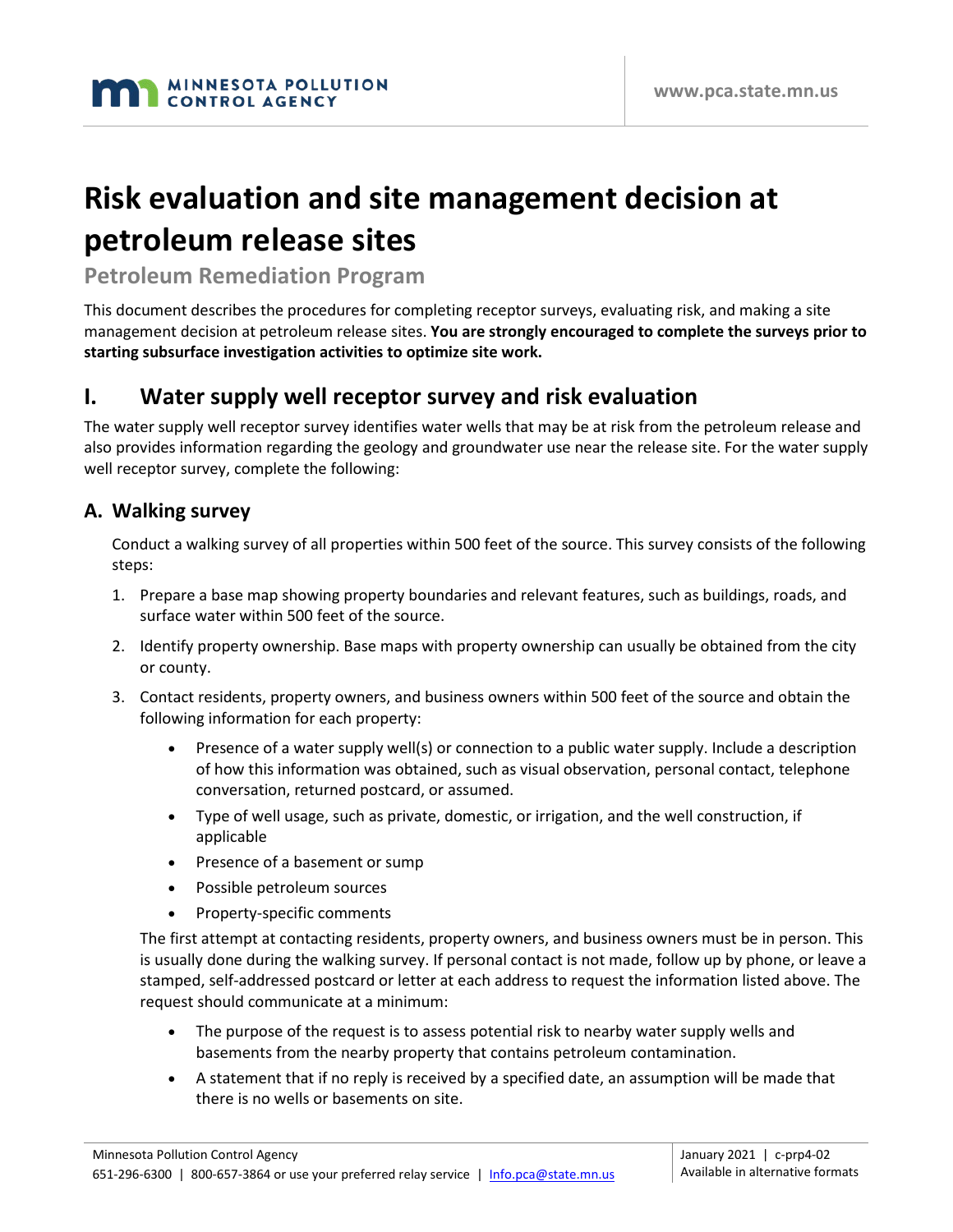- 4. Complete a visual inspection of properties located within the 500-foot radius during the walking survey. This consists of inspecting each property from all accessible property lines or vantage points. Physical limitations to this inspection must be noted in the [Investigation report.](https://www.pca.state.mn.us/sites/default/files/c-prp4-06.doc) During the inspection, document and map the following:
	- Water supply wells
	- Subsurface structures, such as basements, utility markers, and manholes
	- Obvious surface water features such as, but not limited to, lakes, creeks, rivers, ponds, and wetlands within the survey area
	- Possible petroleum sources such as underground storage tanks, above ground storage tanks, hydraulic lifts, etc.

### **B. Public water supply confirmation**

Submit a list of the addresses of all properties within 500 feet of the source to the city utility billing department to confirm the status of water supply to those addresses. In addition, request information regarding plans for groundwater development in the impacted aquifer within ½ mile of the site or one mile of the site if the aquifer is fractured bedrock. Document the water supply confirmation and groundwater development information in the **Investigation report**.

# **C. Well records search and review**

Review the [Minnesota Well Index](https://www.health.state.mn.us/communities/environment/water/mwi/index.html) for wells within  $\frac{1}{2}$  mile of the source to gather information on groundwater usage, well construction, aquifers, and geology. Provide this information in the Investigation report. Include copies of the well logs, or well logs for the nearest 25 wells if there are over 25 within ½ mile, and an accurate map depicting the location of the wells. If there are no wells within  $\frac{1}{2}$  mile of the source, expand the search to 1 mile.

### **D. Sensitive groundwater conditions**

Sensitive groundwater conditions are determined based on geology and groundwater usage. Sensitive conditions include wellhead protection areas, shallow bedrock, sole source aquifers, and shallow sand and gravel aquifers. When a sensitive groundwater condition exists, additional investigation may be necessary to determine actual risk due to the sensitive condition. See [Assessment of sensitive groundwater conditions](https://www.pca.state.mn.us/sites/default/files/c-prp4-18.pdf) for definitions, reporting requirements, and investigation requirements and options.

### **E. Risk evaluation**

Information from the water supply well receptor survey guides the soil and groundwater investigation. For

example, the geology data from well logs facilitates planning the depth of subsurface investigations in order to assess the potential for contaminant migration to an aquifer or well. Collect and analyze water samples from water supply wells that may be at risk.

When monitoring wells are installed for remedial investigations, use the monitoring data to evaluate groundwater flow direction, assess plume stability, and calculate the hydraulic gradient within the impacted aquifer. Estimate groundwater travel times in aquifers using grain sizebased hydraulic conductivity and hydraulic gradient. Estimated travel times and contaminant distribution can be used to quickly assess risk to nearby water supply wells and other receptors.

#### **Groundwater travel time**

Estimated groundwater travel times are used for the initial risk evaluation and as a basis for recommendations. Measured groundwater travel times, as referred to in Section VI, are more robust calculations used to make a site management decision.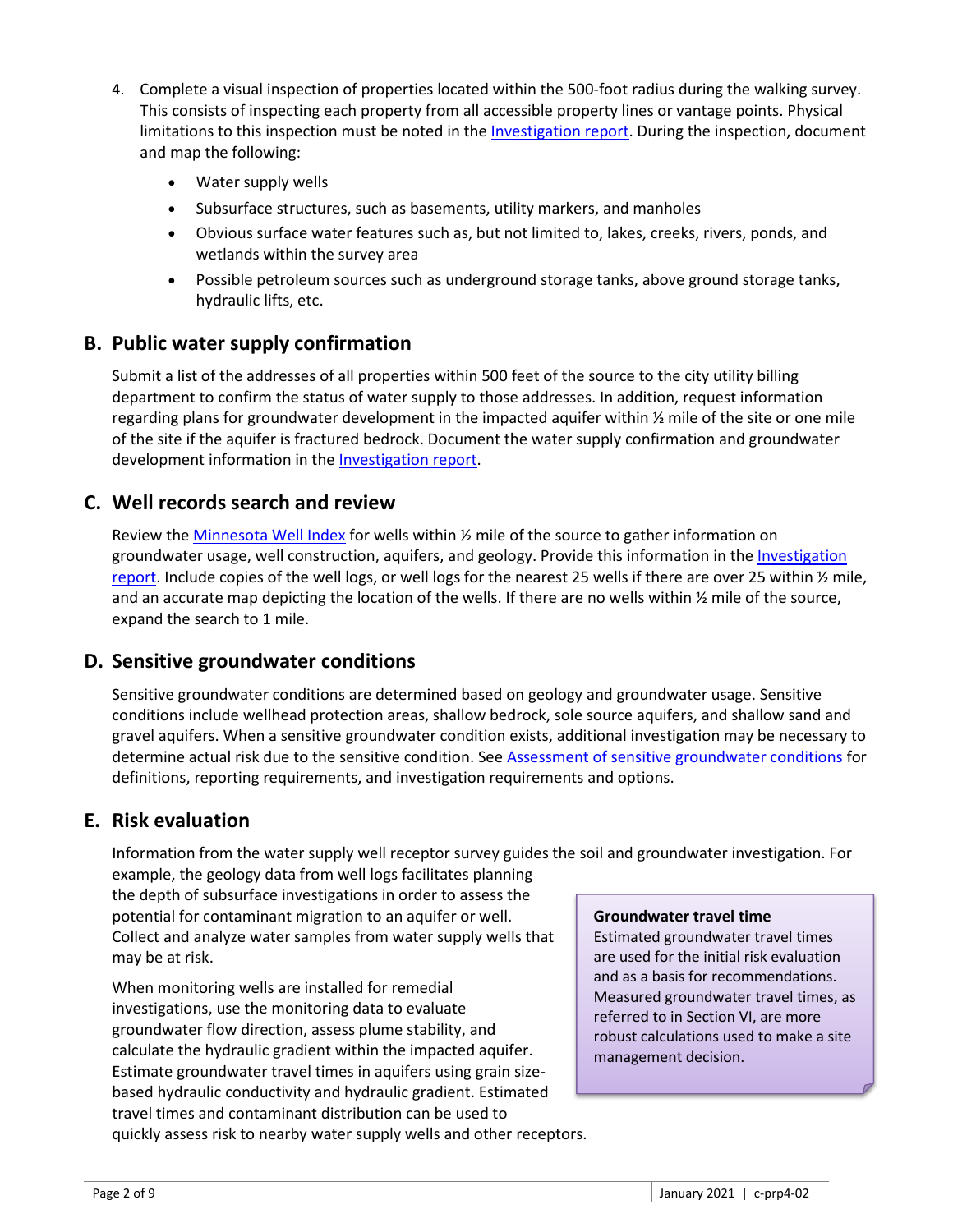# **II. Water line permeation receptor survey and risk evaluation**

Water line permeation is the mass transfer of a chemical into and through the walls of a water line via diffusion. This process has the potential to adversely affect the quality of the water standing in or transmitted by the water line. Data have shown that certain piping, such as polyethylene, polybutylene, polyvinyl chloride, and asbestos cement, and gasket materials such as non-metallic, are subject to permeation by petroleum contaminants. Petroleum contaminants can infiltrate directly through some materials or degrade and weaken the material, allowing permeation to occur. The highest risk scenarios involve:

- Small diameter, permeable pipe, and/or gaskets used for private service lines that have a low flow volume. This allows the contents of the line to remain stagnant for a period of time and, subsequently, contaminant concentrations to increase.
- Instances where high concentrations of petroleum compounds exist in the subsurface adjacent to water distribution lines. However, any permeable piping or gaskets exposed to petroleum contamination may be at risk.

The following receptor survey and risk evaluation must be completed to assess the risk of water distribution line permeation.

# **A. Water line permeation receptor survey**

The construction details of all public and private water line distribution components within the contaminated area must be well documented by collecting the following information. If water line construction details are unknown, it may be necessary to expose the water line(s) by completing a small excavation.

- Piping and gasket materials used
- Pipe diameter(s)
- Approximate daily water usage of a facility; this information may be determined by using past water meter readings
- Flow directions
- Depth
- Backfill materials
- Age (date installed)
- Distance to nearest point of use for each section of pipe
- Length of the pipe within the impacted zone
- Name of person who owns each section of pipe within the survey area

# **B. Risk evaluation**

If permeable piping or gaskets are present within a contaminated area, advance soil borings to determine the magnitude of soil and groundwater contamination in contact with these components and the length of pipe that may be impacted. If light non-aqueous phase liquid (LNAPL) or highly contaminated groundwater is in contact with a pipe, assume permeation is a risk and collect and analyze water samples from the line at the nearest point(s) of use (i.e., water faucet, spigot, etc.). Refer to [Groundwater sample collection and](https://www.pca.state.mn.us/sites/default/files/c-prp4-05.pdf)  [analysis procedures](https://www.pca.state.mn.us/sites/default/files/c-prp4-05.pdf) for water line sampling procedures.

# **III. Surface water receptor survey and risk evaluation**

Sites involving spills that flow to surface water generally pose the greatest potential impact to surface water quality and, therefore, should be addressed immediately. The following procedures apply to potential surface water impacts due to discharge of contaminated groundwater.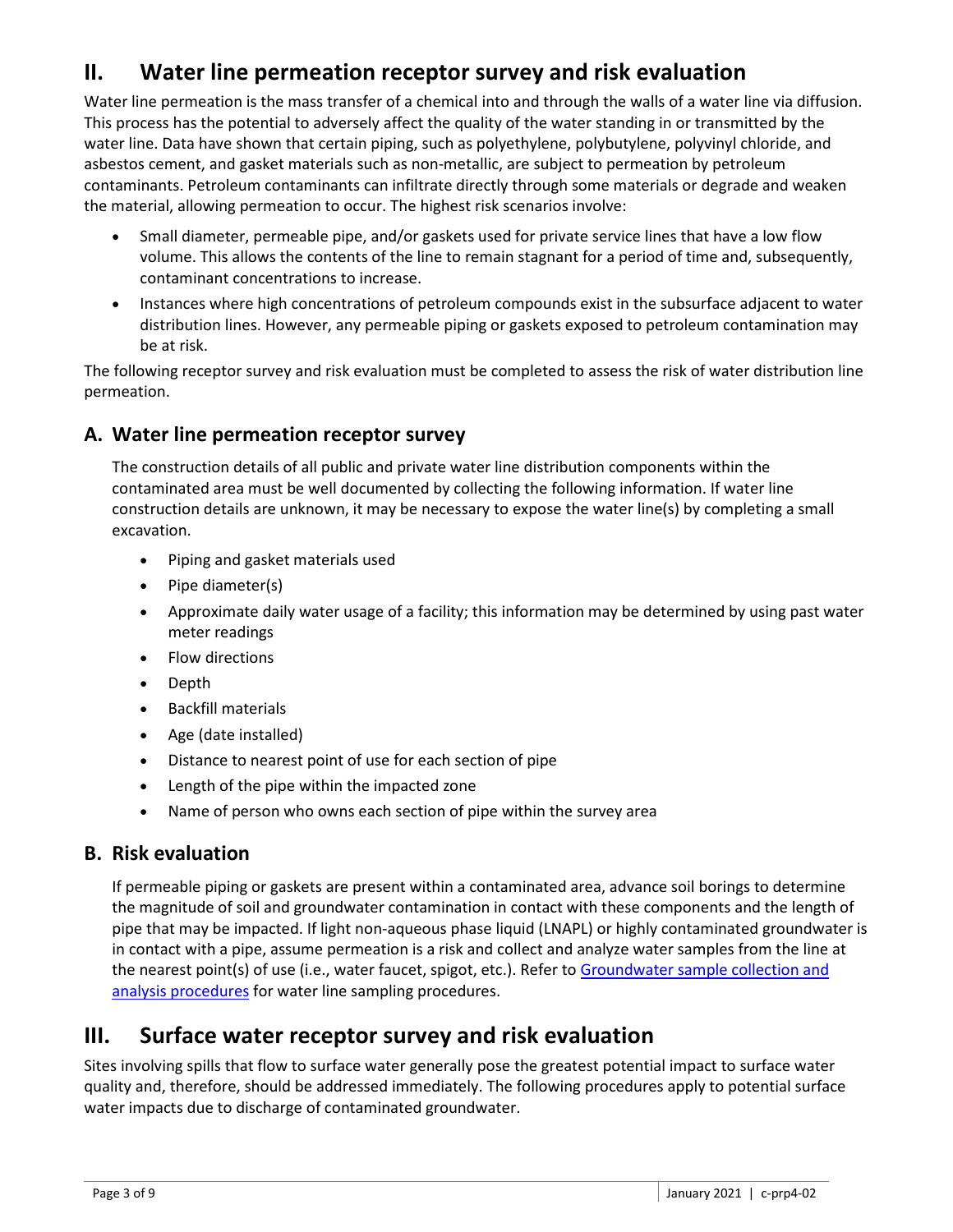### **A. Surface water receptor survey**

Identify and prepare a map showing the locations of all surface water features within % mile of the site. Include any features identified during the 500-foot walking survey discussed in Section I.A. Obtain surface water information from a variety of sources, including United States Geological Survey (USGS) topographical maps and in-field surveys. Identify any potential pathways such as ditches, drain tiles, and storm sewers that may lead to an identified surface water feature.

# **B. Risk evaluation**

Use the survey to plan sampling locations for the subsurface investigation. Evaluate the groundwater quality between the site and a surface water feature by drilling a soil boring or installing a monitoring well between the site and the feature. If the boring or well is contaminated, assume contaminated groundwater discharges to surface water. If a discharge is occurring or is assumed to be occurring, determine the discharge rate based on the plume width, plume thickness, hydraulic conductivity, and horizontal gradient. Calculate discharge using the equation provided in the *Investigation report*.

If contamination may be discharging to surface water via a pathway such as a leaky storm sewer or other conduit, collect samples within the conduit at the nearest downgradient location. Based on initial sample results, it may be necessary to sample additional locations to adequately evaluate risk to the receptor.

The MPCA will evaluate the need for corrective action based on a comparison of contaminant concentrations at the surface water discharge point to applicable standards in Minnesota's surface water rules.

# **IV. Vapor receptor survey and risk evaluation**

This section discusses the assessment of petroleum vapors that may result in explosive conditions in structures and utilities. If the vapor receptor survey and risk evaluation identify structures or utilities intersecting contamination that poses a risk, then perform a vapor survey as described in subsection C below.

# **A. Vapor receptor survey**

To complete a vapor receptor survey, identify the location and type of nearby vapor receptors.

#### **1. Buildings**

Vapor receptors include buildings, especially those with basements and sumps. Building location and construction information within 500 feet of the site is obtained as part of the walking survey described in Section 1, therefore no additional work is required for the vapor receptor survey.

#### **Vapor intrusion assessment**

Chronic human health risk from low-level indoor vapor impacts is evaluated by a vapor intrusion assessment, which is discussed in [Vapor intrusion assessments](https://www.pca.state.mn.us/sites/default/files/c-prp4-01a.pdf)  [performed during site investigations.](https://www.pca.state.mn.us/sites/default/files/c-prp4-01a.pdf)

#### **2. Utilities**

Vapor receptors include:

- Manways, fiber optic conduits, sanitary and storm sewers, and other subsurface structures where petroleum vapors could accumulate.
- Water, electric, telephone, gas, and cable television lines, etc. That can act as migration pathways via the backfill or conduits.
- On-site service lines connecting site structures to main lines that can act as conduits or contaminant migration pathways.

Contact public and private utility owners for information about their subsurface structures. Document the available information on their construction, such as material, depth, elevations, and liquid flow direction, and the condition, such as if it's cracked or leaking, and its age.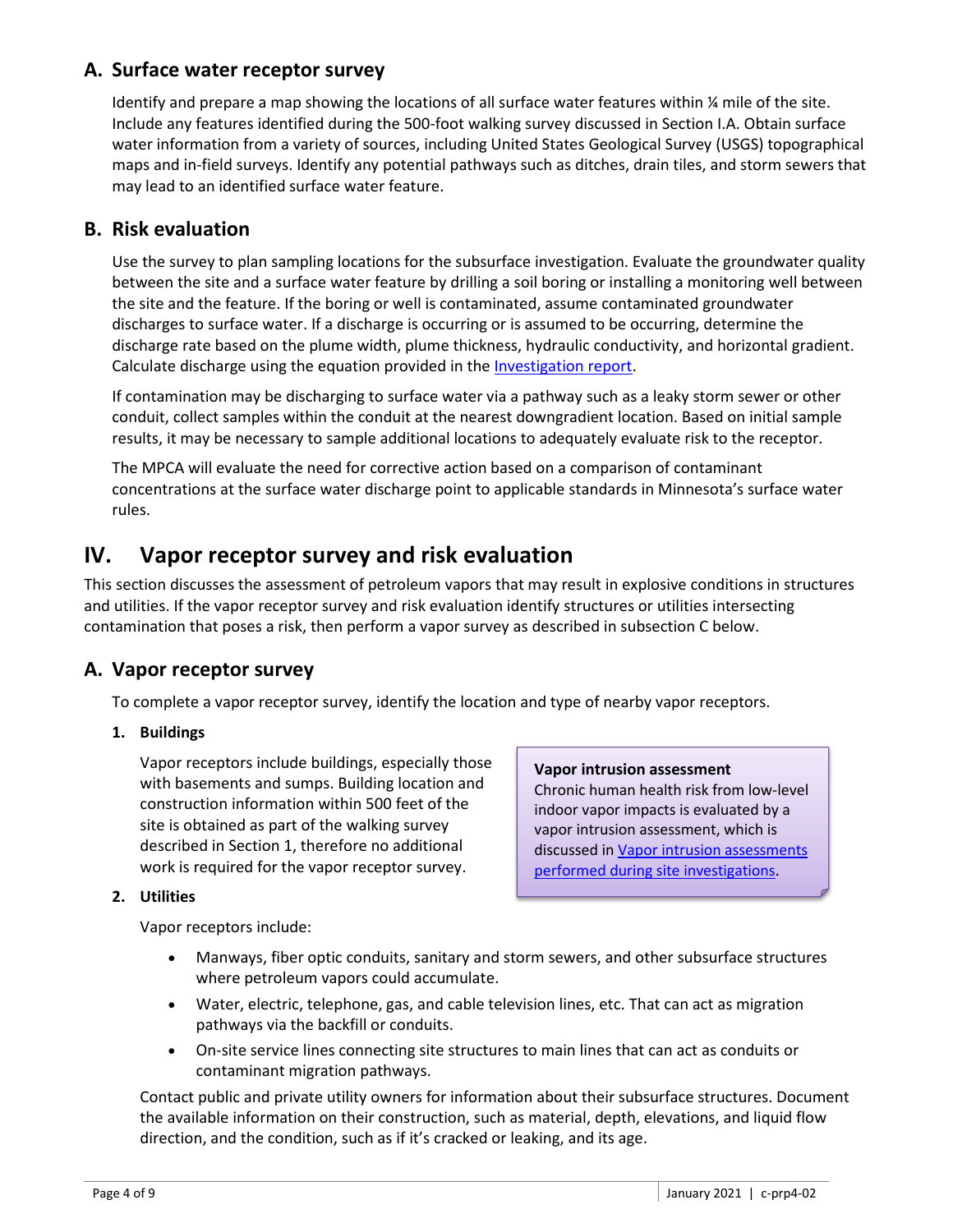Identify all utility vapor receptors on site and on adjacent properties, including underneath all roadways. If the risk evaluation identifies contamination that poses a vapor risk beyond these boundaries, or a vapor survey identifies impacts beyond these boundaries, extend the utility receptor survey to include all areas where subsurface structures intersect contamination or impacts have been detected. This may require multiple vapor receptor survey events when additional risk evaluation or vapor survey data are obtained.

Contact the local fire department to ask about petroleum vapor complaints or reports in the vicinity of the site. Ask occupants of potentially impacted buildings whether they have smelled petroleum odors.

Prepare a vapor receptor map(s) showing the location and identity of all vapor receptors and vapor migration pathways. Include the map(s), subsurface structure construction information, and data sources in the [Investigation report.](https://www.pca.state.mn.us/sites/default/files/c-prp4-06.doc)

# **B. Risk evaluation**

If there are vapor receptors, use the data to plan the soil and groundwater investigation. Utility backfill investigations are discussed i[n Soil and groundwater assessments performed during site investigations.](https://www.pca.state.mn.us/sites/default/files/c-prp4-01.pdf) Evaluate the data collected from the soil and groundwater investigation relative to the locations and types of subsurface pathways and structures. In making this evaluation, consider the following:

- 1. The highest vapor risk settings involve:
	- Sites with LNAPL or groundwater with high levels of dissolved volatile petroleum products.
	- Groundwater that intersects contamination and backfilled utility trenches, sewer lines, basements, or other confined spaces.
- 2. Vapors migrate along pressure gradients, moving from high to low pressure. Enclosed structures can be a low pressure point, particularly when a furnace is operating. Even buildings without basements draw subsurface vapors. Vapors can migrate in backfill of intact sewer lines.
- 3. The condition and type of storm and sanitary sewer lines can influence vapor risk since clay tile sewers or very old sewers with cracks or gaps can allow inflow of LNAPL and groundwater.
- 4. Utility trenches or building foundations that are backfilled with more permeable material than the native soil, such as sand or gravel backfill in clay soil.

Discuss the evaluation of vapor risks in th[e Investigation report.](https://www.pca.state.mn.us/sites/default/files/c-prp4-06.doc) If any of the above conditions exist, then perform a vapor survey as described in subsection C below.

# **C. Vapor survey**

When conducting a building vapor survey for possible emergency conditions:

- 1. Interview the building owner and/or occupant to determine the frequency and occurrence of petroleum odors.
- 2. Check buildings and basements which the vapor risk assessment indicates may be impacted, including site basement, using both an explosimeter and photoionization detector (PID) to take vapor readings. Record names, addresses, and telephone numbers of building owners/occupants.
- 3. Take vapor readings to assess explosive conditions in the basement.
- 4. Check for vapors near basement sewer drains and near any cracks in the foundation. Carefully check for vapor pockets at covered sumps, building corners, crawl spaces, or in any area of poor air circulation.

When conducting a sewer vapor survey:

1. Only a person with proper training, experience, and equipment should conduct the survey due to the potential hazards of working with sewers and confined spaces.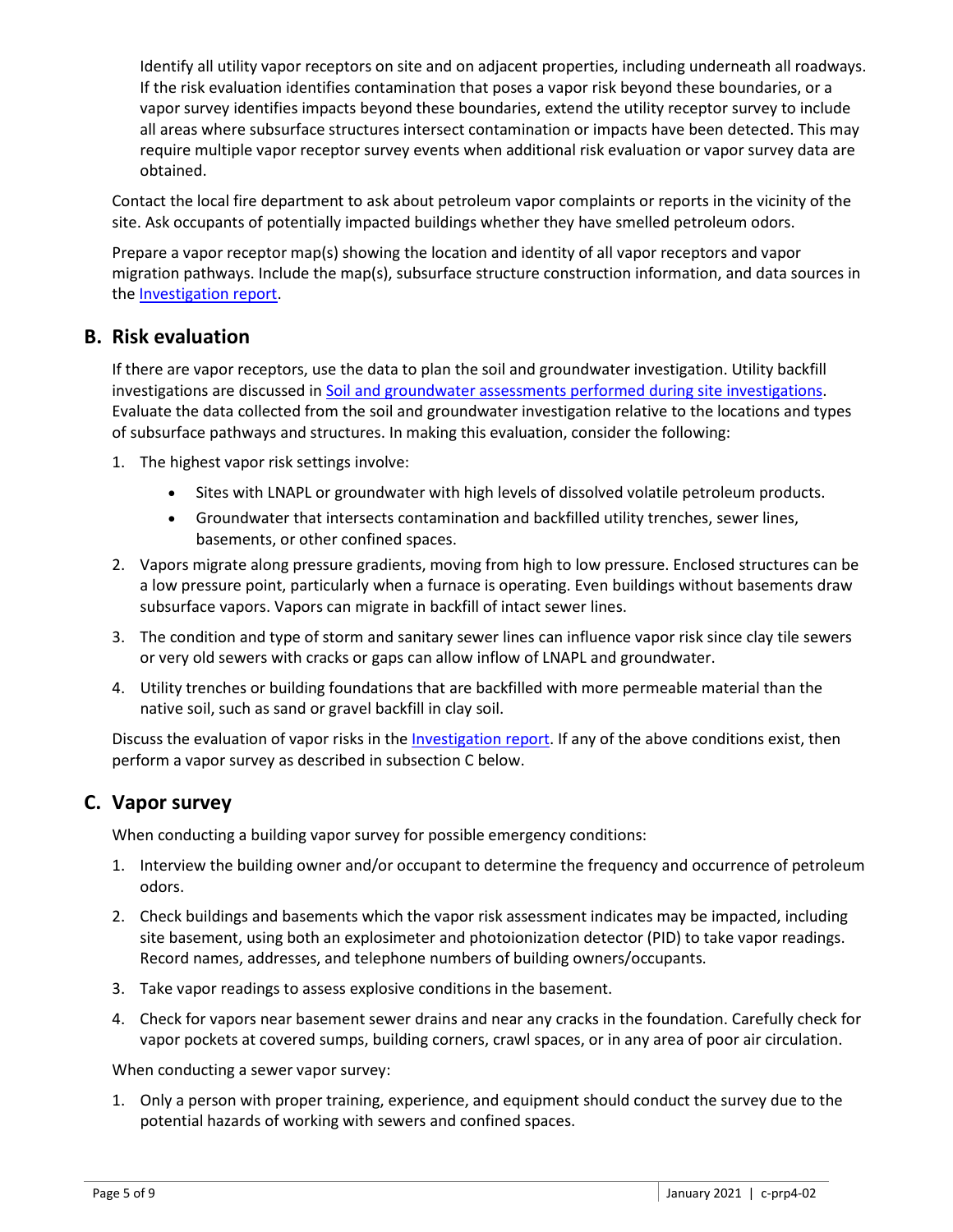- 2. Contact the city utility department. They can provide sewer maps to determine sewer construction, depth, and the direction of sewer flow and assist in locating and opening manholes.
- 3. Contact the local police department or public works department if traffic control is needed. If the vapor survey is near a State Trunk Highway and traffic control is needed, contact Minnesota Department of Transportation district personnel.
- 4. Always use an explosimeter before a PID. Unsafe conditions may exist if explosimeter readings are above 10% of the LEL. When it is safe to use a PID, start at the manhole closest to the site. Work upstream and downstream to determine where product or vapors are entering and the extent of the impacted area. "Crack" each cover first and take readings of oxygen, explosimeter, and PID. Repeat measurements at mid-depth and at the waste water level.
- 5. Check the airflow direction from the manhole to determine if dilution is occurring.
- 6. Check water flow direction and collect a water or sewage sample (but do not enter the sewer for this sample). Look for rainbow sheen and check for odors. If there is odor but no product, use a PID to conduct a bag headspace analysis on the water or sewage sample. Consider collecting samples for laboratory analysis if it is important to demonstrate whether and where petroleum contamination is entering a leaking sewer.
- 7. Check all the incoming branches in the sewer, if possible. If odors are detected, continue upstream and downstream even if no product is present. Vapors may travel "upstream" from the source (especially in winter) and therefore may be misleading.
- 8. Check lift stations near the site.

#### **What to do when vapors are detected during a vapor survey:**

| Situation                                           | Actions to take                                                                                                               |  |
|-----------------------------------------------------|-------------------------------------------------------------------------------------------------------------------------------|--|
| >10% LEL                                            | Do not enter buildings or continue the sewer survey                                                                           |  |
|                                                     | Immediately contact the local fire department (911) and the Minnesota Duty<br>Officer (24 hours) 651-649-5451 or 800-422-0798 |  |
| $>0$ to $\leq 10\%$ LEL                             | Initiate contact immediately the Minnesota Duty Officer (24 hours) 651-649-5451 or<br>800-422-0798                            |  |
| PID (any concentration) in a<br>habitable structure | Immediately contact the MPCA project manager                                                                                  |  |

# **V. Surface soil receptor survey and risk evaluation**

Contaminated surface soil poses a risk to human health and may lead to contaminated runoff to surface water. Surface soil is defined as the uppermost two or four feet of soil that is not covered by an impervious surface such as pavement and existing structures. The applicable depth is dependent upon existing land use as presented in Table 1.

#### **Table 1. Soil land use categories.**

| Land use                  | Applicable depth |
|---------------------------|------------------|
| Commercial and industrial | 0-2 feet         |
| Residential               | 0-4 feet         |

### **A. Surface soil receptor survey**

Identify areas not covered by an impervious surface where a release or spill may have impacted the uppermost two or four feet of soil, depending on land use. During the site investigation, field screen surface soil to determine if contamination is present following the procedures described in Soil and groundwater assessments [performed during site investigations.](https://www.pca.state.mn.us/sites/default/files/c-prp4-01.pdf)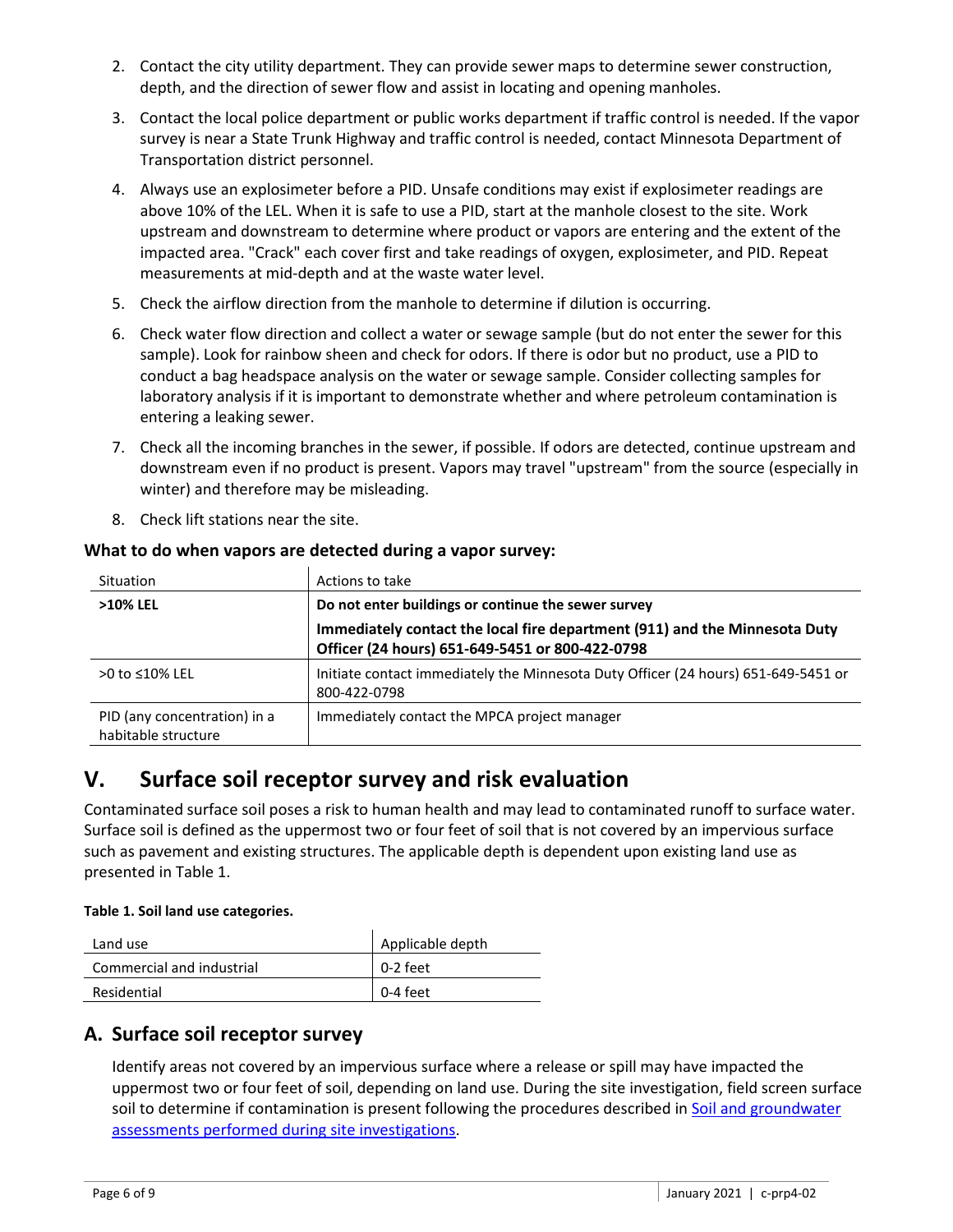# **B. Risk evaluation**

Results from the site investigation are used to evaluate risk. Surface soil contamination is considered a high risk if the soil is petroleum saturated according to the petroleum sheen test or has a gasoline range organics (GRO) or diesel range organics (DRO) concentration of 100 mg/kg or greater.

# **VI. Site management decision**

The decision to complete a corrective action, monitor contaminant trends, or close a site is based on information collected during the site investigation. Site management decisions are based on the rationale described below.

### **A. Corrective action**

When risk is considered high according to the conditions listed below, corrective action will usually be required. When recommending corrective action, contact the MPCA prior to submitting the Investigation [report.](https://www.pca.state.mn.us/sites/default/files/c-prp4-06.doc) The process for obtaining corrective action design approval is described i[n Corrective action design](https://www.pca.state.mn.us/sites/default/files/c-prp7-01.pdf)  [and implementation.](https://www.pca.state.mn.us/sites/default/files/c-prp7-01.pdf) When remediation is being considered as the corrective action alternative, the cleanup must focus on targeting the LNAPL body and must be technically feasible.

High-risk conditions:

- Petroleum impacts to a drinking water supply well above a drinking water standard or conditions that indicate impacts above a drinking water standard are imminent.
- Petroleum impacts to a nondrinking water supply well above a beneficial use level.
- Expanding groundwater contaminant plume within a measured five-year groundwater travel time of a water supply well. See Soil and [groundwater assessments](https://www.pca.state.mn.us/sites/default/files/c-prp4-01.pdf) performed during site [investigations](https://www.pca.state.mn.us/sites/default/files/c-prp4-01.pdf) for more information on measuring groundwater travel time.
- Petroleum compounds are present above a drinking water standard in the aquifer associated with a sensitive groundwater condition.
- Petroleum impacts to a drinking water supply line above a drinking water standard or conditions that indicate impacts above a drinking water standard are imminent (water line permeation).

#### **Drinking water standards**

Applicable standards include state Health Risk Limits (HRLs), Health Based Values (HBVs), Risk Assessment Advice (RAA), and federal Maximum Contaminant Levels (MCLs).

#### **Beneficial use levels**

Levels determined on a site-specific basis dependent on the actual usage of the groundwater and the necessary water quality level needed to maintain those uses.

- Contaminant concentration above a surface water standard at the compliance point.
- Petroleum sheen on the surface water.
- Actual or potential for explosive vapor accumulation in structures or utilities.
- Petroleum impacts to a habitable structure above a vapor intrusion screening value (ISV) or conditions that indicate impacts above an ISV are imminent.
- Surface soil that is petroleum saturated or has a GRO or DRO concentration of 100 mg/kg or greater within the uppermost two feet of soil at a commercial or industrial property.
- Surface soil that is petroleum saturated or has a GRO or DRO concentration of 100 mg/kg or greater within the uppermost four feet of soil at a residential property.
- When a recent release has occurred (se[e Recent releases at petroleum tank sites\)](https://www.pca.state.mn.us/sites/default/files/c-prp2-04.pdf).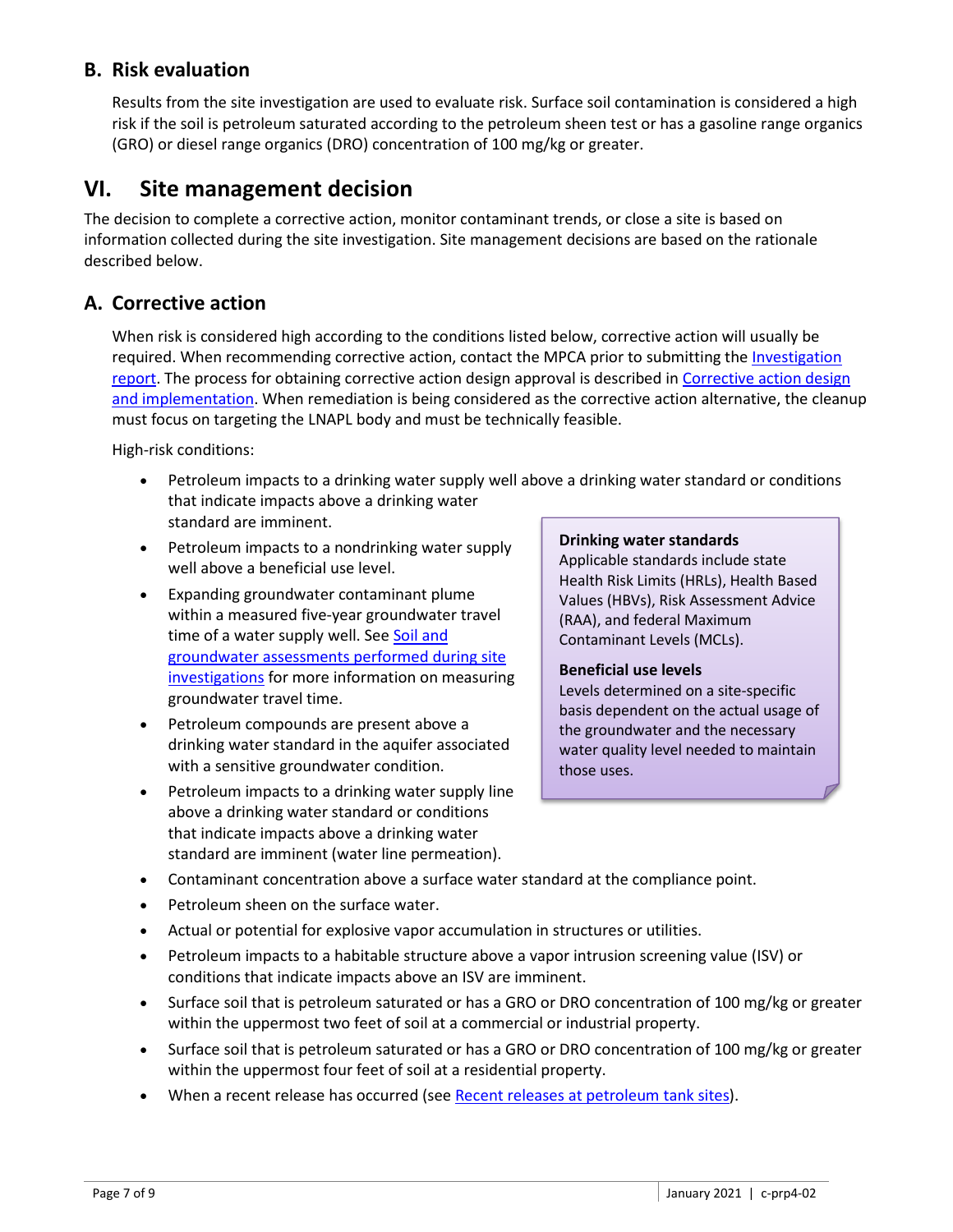- When recoverable mobile LNAPL is present (see Light non-aqueous phase liquid management [strategy\)](https://www.pca.state.mn.us/sites/default/files/c-prp2-02.pdf).
- When an emergency condition exists (see [Petroleum remediation program general policy\)](https://www.pca.state.mn.us/sites/default/files/c-prp1-01.pdf).

# **B. Additional investigation or monitoring**

The extent and magnitude of soil and groundwater contamination, as well as the extent of mobile LNAPL if present, must be determined prior to submitting the [Investigation report.](https://www.pca.state.mn.us/sites/default/files/c-prp4-06.doc) Additional investigation or monitoring, however, is often necessary after th[e Investigation report](https://www.pca.state.mn.us/sites/default/files/c-prp4-06.doc) is completed to refine the CSM.

In the case of groundwater monitoring, the goal is to demonstrate plume stability, a condition for site closure. If plume stability is not apparent after six quarters of monitoring, MPCA staff will consider the need for a corrective action, continued groundwater monitoring, or other risk reduction or elimination methods.

Recommending additional investigation or monitoring in the *Investigation report* or a subsequent [Monitoring report](https://www.pca.state.mn.us/sites/default/files/c-prp4-08.doc) may be appropriate in, but not limited to, the following circumstances.

Additional investigation:

- When further assessment is required for a sensitive groundwater condition
- When an expanding groundwater plume exists
- When water line construction data are unknown and permeation risk is a concern
- When field-detectable vapor impacts require further investigation
- When further assessment beyond a preliminary soil gas assessment is required to evaluate the vapor intrusion exposure pathway
- When further delineation of surface soil contamination is required prior to corrective action approval
- When site conditions change or new information indicates a need to update the CSM with further investigation

Additional monitoring:

- When groundwater plume stability has not been established
- When water supply wells are at risk or have been impacted
- When surface water risk requires additional monitoring to establish discharge concentrations and trends
- When further assessment of field-detectable vapor impacts to subsurface structures is needed
- When further assessment of contaminant concentrations in permanent soil gas or sub-slab soil gas monitoring points is needed
- When monitoring of site conditions during or following corrective action implementation is needed to determine corrective action effectiveness

# **C. Site closure**

A recommendation for site closure is appropriate when all the following conditions are met:

- Proper treatment of excavated soil is completed and documented
- Mobile LNAPL is recovered to the maximum extent practicable
- The groundwater plume is demonstrably stable (see [Soil and groundwater assessments](https://www.pca.state.mn.us/sites/default/files/c-prp4-01.pdf) performed [during site investigations\)](https://www.pca.state.mn.us/sites/default/files/c-prp4-01.pdf)
- The corrective action goals are achieved